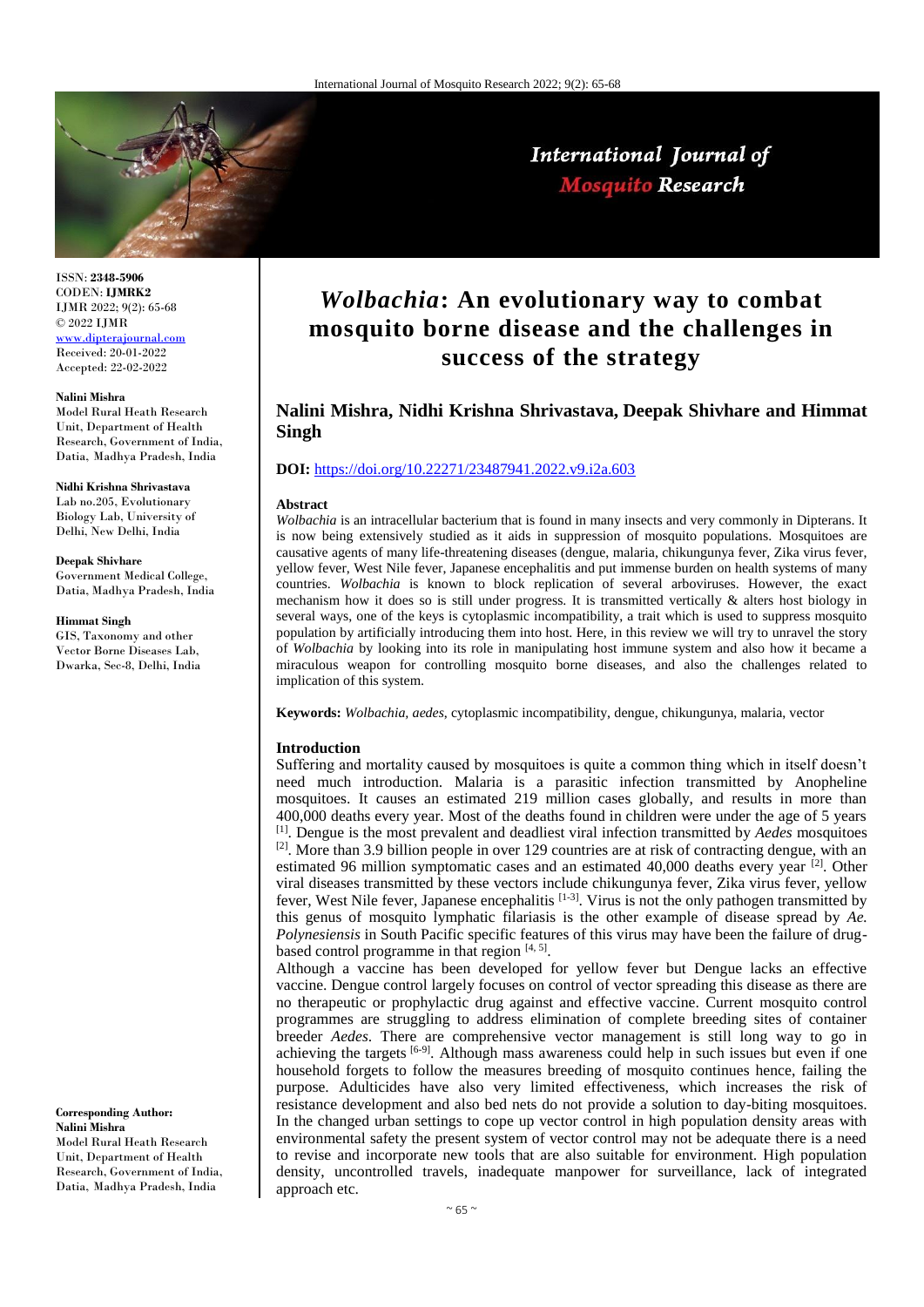These seeks a new approach to combat the disease spread by mosquitoes and were the main reason for development of new genetic based approaches. Genetic based approaches solve many problems like they are extremely species – specific i.e., other populations of insects or mosquitoes will not be affected hence environmentally safe. However, drawback of genetic based approach is that it is not helpful for the diseases in which pathogen is spread by multiple species. One such genetic approaches uses *Wolbachia* an intracellular bacterium which once infect mosquito has property of causing cytoplasmic incompatibility and hence helping in the population control of that particular species of mosquito  $[4, 10, 11]$ .

# **Mechanism of** *Wolbachia* **action**

The bacterial endosymbiont *Wolbachia pipientis* more commonly referred to as *Wolbachia* was previously used to protect flies from virus induced mortality <sup>(12)</sup>. Later three independent studies presented its scope to inhibit pathogens like, *Plasmodium*, Chikungunya, Dengue and filarial nematode in *Ae. Agypti* [13-15]. Further, it was shown to inhibit Zika, West Nile, bluetongue virus and yellow fever [16-17]. Pathogen interference by *Wolbachia* can be classified into three types as tabulated in table 1.

**Table 1:** Three types of pathogen interference mechanisms

| <b>Pathogen Interference</b> |                           |                             |
|------------------------------|---------------------------|-----------------------------|
| In the trans                 | In mosquito or flies with | Use of transient            |
| infected mosquito            | native Wolbachia          | somatic Wolbachia to        |
| [10, 18, 19]                 | infection $[20-23]$       | inhibit pathogen. $[24-26]$ |

But, the most intriguing phenotype that is induced by *Wolbachia* is cytoplasmic incompatibility which results when a *Wolbachia* infected male mates with female that either is uninfected or infected with some other strain of *Wolbachia* leads to sterile mating leading to embryonic death [27]. Although the mechanism behind cytoplasmic incompatibility is unknown one of the accepted hypotheses is that when male infected with *Wolbachia* mates with either uninfected female or female infected with some other strain, it leads to condensation of paternal chromosome, which is then lost in early embryonic development. However, when the mating takes place between partners infected with same *Wolbachia*  strain the paternal material somehow restores functionality resulting in successful embryonic development [28]. When *wolbachia* is infected in female mosquito it is vertically inherited i.e., will always be passed on from one generation to the next but if only males have *wolbachia* then there is sterile mating with females i.e., no successful embryonic development

So, this mechanism in turn gives two strategies to use against mosquito borne disease

- **1. Population suppression:** If we release males infected with *Wolbachia* in environment, sterile mating's will ultimately lead to suppression of mosquito population [29, 30] .
- **2. Population replacement:** Release of female mosquitoes infected with *Wolbachia* along with infected males, thus only chances of successful mating will be that between uninfected mosquitoes or between infected mosquitoes which over the period of generation will keep on increasing and thus resulting in invasion of *Wolbachia*  into population [31-34-,10] .

## **Challenges faced in this system**

One of the challenges among other is that *Wolbachia* is naturally not present in mosquitoes hence mosquito needs to be transfected in lab only.

# **Does** *Wolbachia* **affect life history trait of mosquito?**

When infecting mosquito or any other organism with organism that is not native to it the prime question is whether or not will this affect the life-history of organism concerned. Fortunately, in the case of infecting mosquito with *Wolbachia*  there was no impact on inter and intra-specific competition. Studies on development time showed controversial result hence this aspect can be said to be dependent on mosquito species and *Wolbachia* strain being used <sup>[35]</sup>. However, presence of *Wolbachia* reduces the starvation tolerance in *Ae. Aegypti* [36] .

# **Can** *Wolbachia* **infected mosquito population successfully invade the wild population?**

Population density of wild mosquitoes pose a threat to the invasion of *Wolbachia* infected mosquitoes [37, 38]. Not only the same species that pose threat to *Wolbachia* infected mosquito invasion but also other species of mosquitoes that share the breeding ground also forms an obstacle in invasion. So, before releasing the mosquitoes infected with *Wolbachia*  in environment the estimation of population size of different mosquitoes that share the same breeding ground needs to be done. So, that the optimum size of population that needs to be released in that particular site can be ascertained  $[38-43]$ . Researchers have all but obliterated populations of the world's most invasive mosquito species - the Asian tiger mosquito (*Aedes albopictus*) - on two islands in the Chinese city of Guangzhou<sup>[44]</sup>.

# **Is it good to release a self-sustaining genetic system into environment?**

For any self-sustaining genetic system it is a must that evolutionary responses do not compromise its effectiveness i.e., an initial ability of system to curb the thing for which it is made in this case fertility of mosquito over generation then only it can be called as evolutionary successful genetic model [45] While the strategy of *Wolbachia* provides a promising result its long-term effects still need to be studied, like for how many generations it will affect or whether this approach can lead to development of resistant strains of virus [46-49]. According to a study, wMelPop infected *Ae. agypti* require human blood to lay viable eggs in contrast to normal uninfected one. This study suggests that introducing *Wolbachia* might give selection to human biting preference in mosquito [50].

These issues are major concerns to look at before releasing this self- sustaining system in environment, as this decision can surely have repercussions. On the one hand *Wolbachia* vouch for being a natural remedy for this situation on the other hand it can also throwback surprises on evolutionary front.

### **Conclusion**

*Wolbachia* has come up with having lots of potential to be an alternate approach in suppressing mosquito-borne diseases. Its virus blocking property has made people invest more in research relating to *Wolbachia.*

However, before applying this on field lot of research still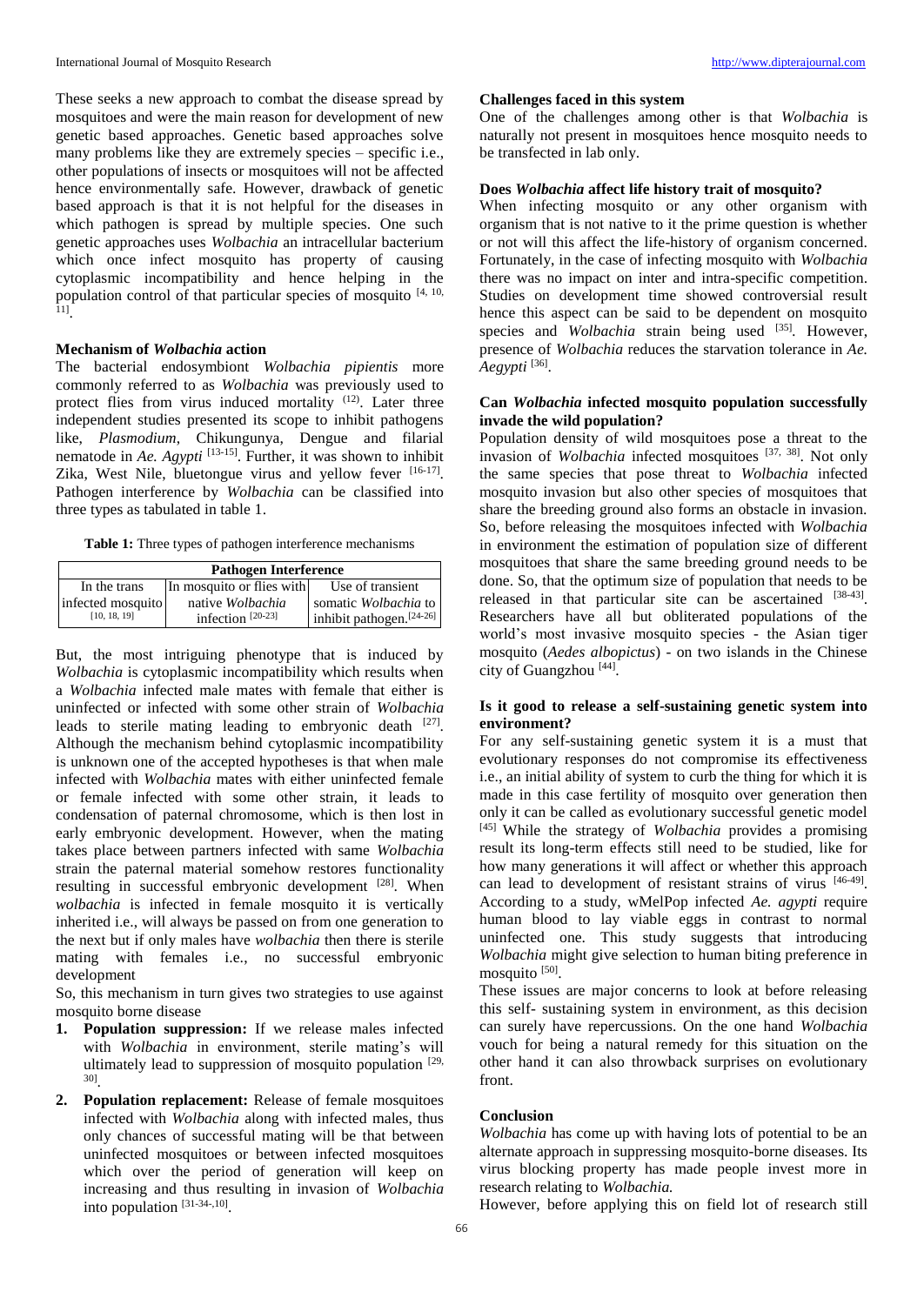needs to be done as no one would ever want a laboratory grown thing to backfire. Despite of the fact that we still don't have all the knowledge how *Wolbachia* works to block the transmission of virus it is giving us positive results. So, in order to utilize *Wolbachia* to its full potential mechanism behind it needs to be understood more clearly.

#### **References**

- 1. https://www.who.int/news-room/fact-sheets/detail/vectorborne-diseases
- 2. Bhatt S, Gething PW, Brady OJ, Messina JP, Farlow AW, Moyes CL, *et al*. The global distribution and burden of dengue. Nature. 2013;496(7446):504-7.
- 3. WHO. Global strategy for dengue prevention and control 2012-2020. WHO, 2012.
- 4. Chambers EW, Hapairi L, Peel BA, Bossin H, Dobson SL. Male mating competitiveness of a *Wolbachia*introgressed *Aedes polynesiensis* strain under semi-field conditions. PLoSNegl Trop Dis. 2011;5(8):e1271.
- 5. O'Connor L, Plichart C, Sang AC, Brelsfoard CL, Bossin HC, Dobson SL. Open release of male mosquitoes infected with a *Wolbachia* biopesticide: field performance and infection containment. PLoSNegl Trop Dis. 2012;6:e1797.
- 6. Nalini Mishra, Nidhi Krishna Shrivastava, Ajay Nayak, Himmat Singh. *Wolbachia*: A prospective solution to mosquito borne diseases. International Journal of Mosquito Research. 2018;5(2):01-08.
- 7. Egger JR, Ooi EE, Kelly DW, Woolhouse ME, Davies CR, Coleman PG. Reconstructing historical changes in the force of infection of dengue fever in Singapore: implications for surveillance and control. Bull World Health Organ. 2008;86:187-96.
- 8. Ooi EE, Goh KT, Gubler DJ. Dengue prevention and 35 years of vector control in Singapore. Emerg Infect Dis. 2006;12:887-93.
- 9. National Environment Agency. Campaign against dengue, 2012. http://www.dengue.gov.sg/
- 10. Xi Z, Khoo CC, Dobson SL. *Wolbachia* establishment and invasion in an *Aedes aegypti* laboratory population. Science. 2005;310:326-8.
- 11. Xi Z, Khoo CC, Dobson SL. Interspecific transfer of *Wolbachia* into the mosquito disease vector *Aedes albopictus*. Proc Biol Sci. 2006;273:1317-22.
- 12. Hedges LM, Brownlie JC, O'Neill SL, Johnson KN, *Wolbachia* and virus protection in insects. Science, 2008;322:702.
- 13. Bian G, Xu Y, Lu P, Xie Y, Xi Z. The endosymbiotic bacterium *Wolbachia* induces resistance to dengue virus in *Aedes aegypti*. PLoSPathog. 2010;6:e1000833.
- 14. Kambris Z, Cook PE, Phuc HK, Sinkins SP. Immune activation by life-shortening *Wolbachia* and reduced filarial competence in mosquitoes. Science. 2009;326:134-136.
- 15. Moreira LA, Iturbe-Ormaetxe I, Jeffery JA, Lu G, Pyke AT, Hedges LM, *et al*. A *Wolbachia* symbiont in *Aedes aegypti* limits infection with dengue, Chikungunya, and *Plasmodium*. Cell. 2009;139:1268-1278.
- 16. Shaw AE, Veronesi E, Maurin G, Ftaich N, Guiguen F, Rixon F, *et al*. *Drosophila melanogaster* as a model organism for bluetongue virus replication and tropism. J Virol. 2012;86:9015-9024.
- 17. Dutra HL, Rocha MN, Dias FB, Mansur SB, Caragata

EP, Moreira LA. *Wolbachia* blocks currently circulating zika virus isolates in Brazilian *Aedes aegypti* mosquitoes. Cell Host Microbe. 2016;19:771-774.

- 18. McMeniman CJ, Lane RV, Cass BN, Fong AW, Sidhu M, Wang YF, *et al*. Stable introduction of a lifeshortening *Wolbachia* infection into the mosquito *Aedes aegypti*. Science. 2009;323:141-144.
- 19. Walker T, Johnson PH, Moreira LA, Iturbe-Ormaetxe I, Frentiu FD, McMeniman CJ, *et al*. The wMel*Wolbachia*  strain blocks dengue and invades caged *Aedes aegypti*  populations. Nature. 2011;476:450-453.
- *20.* Baton LA, Pacidonio EC, Goncalves DS, Moreira LA. wFlu: characterization and evaluation of a native *Wolbachia* from the mosquito *Aedes fluviatilis* a potential vector control agent. PLoS One. 2013;8:e59619.
- 21. Tsai KH, Huang CG, Wu WJ, Chuang CK, Lin CC, Chen WJ. Parallel infection of Japanese encephalitis virus and *Wolbachia* within cells of mosquito salivary glands. J Med. Entomol. 2006;43:752-756.
- 22. Panteleev D, Goriacheva II, Andrianov BV, Reznik NL, Lazebnyi OE, Kulikov AM. The endosymbiotic bacterium *Wolbachia* enhances the nonspecific resistance to insect pathogens and alters behavior of *Drosophila melanogaster*. Genetika. 2007;43:1277-1280.
- 23. Micieli MV, Glaser RL. Somatic *Wolbachia*  (Rickettsiales: Rickettsiaceae) levels in *Culex quinquefasciatus* and *Culex pipiens* (Diptera: Culicidae) and resistance to West Nile virus infection. J Med. Entomol. 2014;51:189-199.
- 24. Hughes GL, Koga R, Xue P, Fukatsu T, Rasgon JL. *Wolbachia* infections are virulent and inhibit the human malaria parasite *Plasmodium falciparum* in anopheles gambiae. PLoS Pathog. 2011;7:e1002043.
- 25. Hughes GL, Vega-Rodriguez J, Xue P, Rasgon JL. *Wolbachia* strain wAlbB enhances infection by the rodent malaria parasite *Plasmodium berghei*in *Anopheles gambiae* mosquitoes. Appl. Environ. Microbiol. 2012;78:1491-1495.
- 26. Kambris Z, Blagborough AM, Pinto SB, Blagrove MS, Godfray HC, Sinden RE, *et al*. *Wolbachia* stimulates immune gene expression and inhibits plasmodium development in *Anopheles gambiae*. PLoS Pathog, 2010, 6.
- 27. Hoffmann AA, Turelli M. Cytoplasmic incompatibility in insects. In: O'Neill SL, Hoffmann AA, Werren JH. (Eds.), Influential Passengers: Inherited Microorganisms and Arthropod Reproduction. Oxford University Press, Oxford, 1997, pp42-80.
- 28. Poinsot D, Charlat S, Mercot H. On the mechanism of *Wolbachia*-induced cytoplasmic incompatibility: confronting the models with the facts. Bioessays. 2003;25:259-265.
- 29. Laven H. Eradication of *Culex pipiens fatigans* through cytoplasmic incompatibility. Nature. 1967;216:383-384.
- 30. O'Connor L, Plichart C, Sang AC, Brelsfoard CL, Bossin HC, Dobson SL. Open release of male mosquitoes infected with a *Wolbachia* biopesticide: field performance and infection containment. PLoSNegl. Trop. Dis. 2012;6:e1797.
- 31. Bian G, Joshi D, Dong Y, Lu P, Zhou G, Pan X, *et al*. *Wolbachia* invades *Anopheles stephensi* populations and induces refractoriness to *Plasmodium* infection. Science. 2013a;340:748-751.